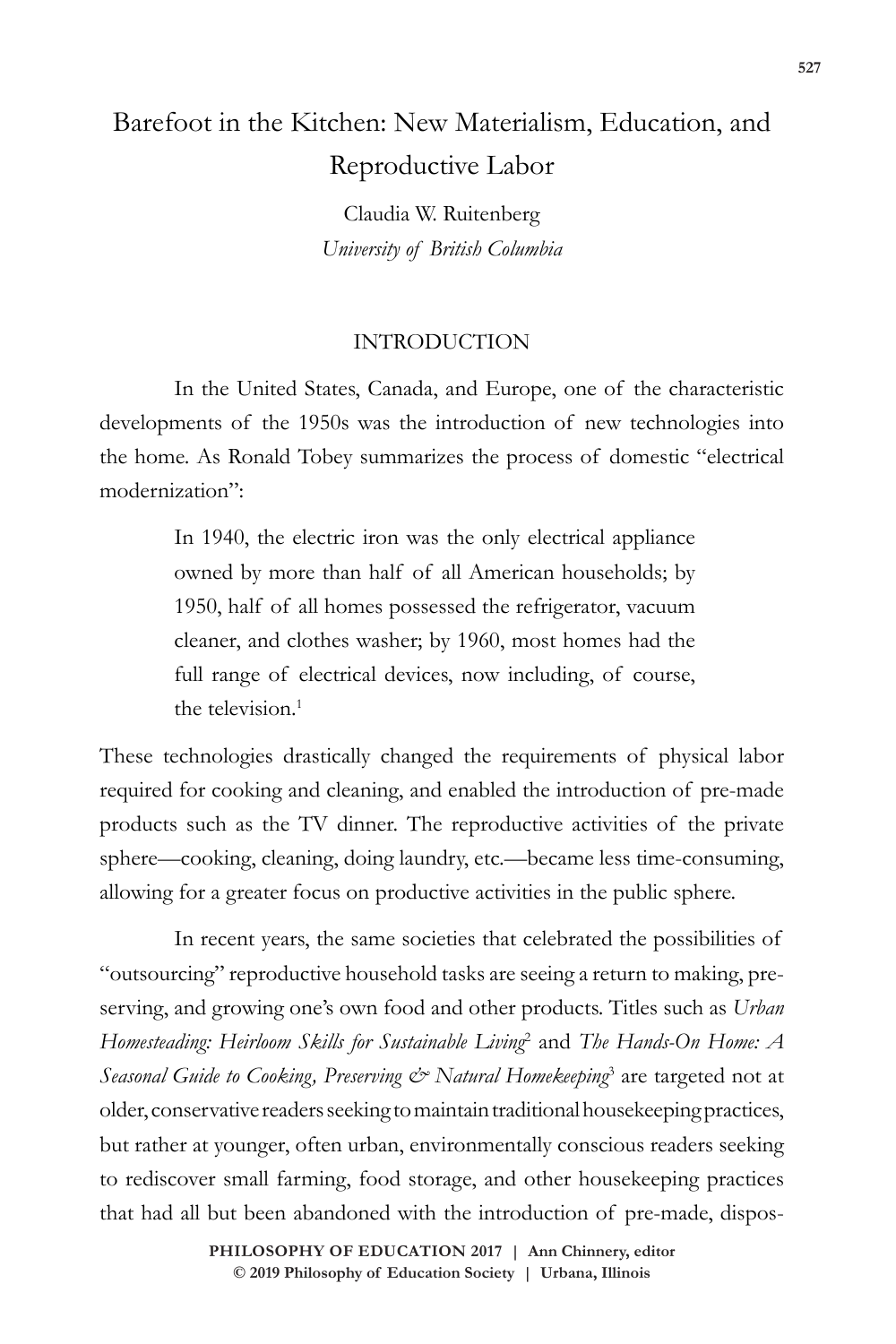able, and other convenience products. In 2009 *The New York Times* observed about home canning that "the recent revival of attention to it fits neatly into the modern renaissance of handcrafted food, heirloom agriculture, and using food in its season."4

This "renaissance" may stem, in part, from a nostalgic desire for handson engagement with food production and housekeeping tasks among those who had been able to distance themselves from such hands-on tasks in the first place. There is certainly a risk of privileged romanticism; urban homesteader and microfarming scholar Michael Mikulak acknowledges: "Especially in the wealthy West, gourmet food, farmers markets, home cuisine and gardening are typically bourgeois pursuits and cannot (and should not) be offered up as a kind of pan-political movement capable of uniting the world at a mythic shared table."5 Nonetheless, there is a desire to become more educated about, and gain more control over, the origins of the food and other materials we rely on and the effects their production, use, and disposal have on the ecosystems of which we are a part. This desire is political in the sense that it seeks to intervene in social and economic systems that structure societies. *Urban Homesteading*, for example, is motivated by a concern that "all the systems that sustain us—food, water, shelter, medicine, family, and community—are at risk from the ongoing disintegration of life brought about by global capitalism's profound disrespect for natural limits."<sup>6</sup> The *New York Ti*mes article mentioned earlier acknowledges that "in today's swirl of food issues (local, seasonal, organic, industrial), home preserving can also be viewed as a quasi-political act."7

These developments raise questions about our conceptions of education and how they continue to favor the knowledge, skills, and activities of the public sphere over those of the private sphere. These conceptions of education get at the heart of our ideas of what it means to be fully human. In this article I return to one work on what it means to be fully human that has been influential in educational scholarship, Hannah Arendt's *The Human Condition*, *8* and juxtapose it with Jane Roland Martin's essay "The Ideal of the Educated Person."9 I take as my point of departure Martin's distinction between reproductive and productive activities: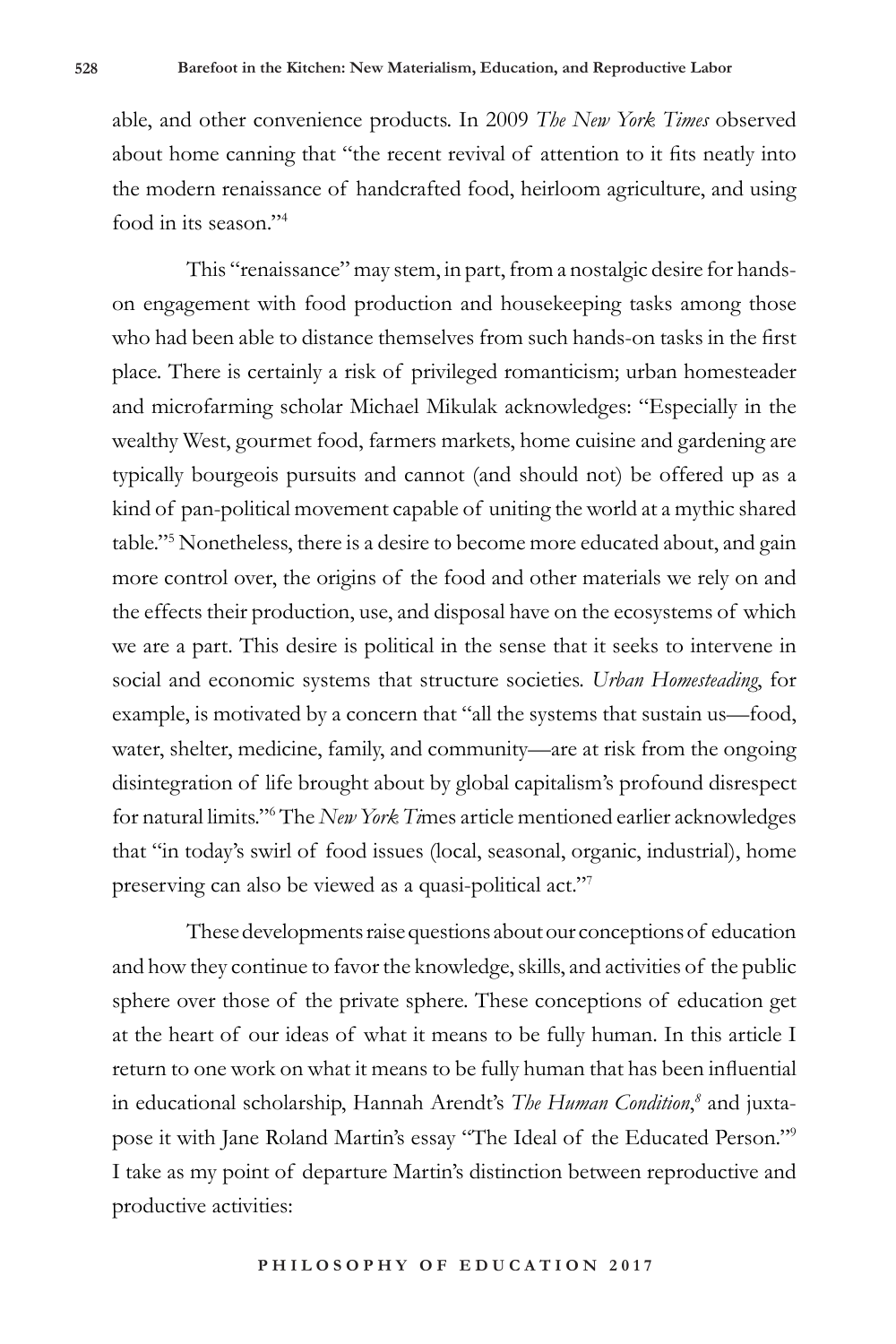I use ["reproduction"] here to include not simply biological reproduction of the species, but the whole process of reproduction from conception until the individual reaches more or less independence from the family. This process I take to include not simply childcare and rearing, but the related activities of keeping house, running the household and serving the needs and purposes of all the family members. Similarly, I interpret the term "production" broadly to include political, social and cultural activities and processes as well as economic ones.10

Martin's central claim, and her critique of dominant conceptions of the educated person (better known at the time as the "educated man") was that "an adequate ideal of the educated person must give the reproductive processes of society their due." The main argument supporting this claim was that "an ideal which is tied solely to the productive processes of society cannot readily accommodate the important virtues of caring and compassion, sympathy and nurturance, generosity and cooperation which are genderized in favor of females."11

Today, 35 years after Martin's important intervention in the discourse of the educated person, I want to support her claim that an adequate ideal of the educated person must include education in reproductive processes, but I want to do so for reasons that have to do less with gender roles and an education of moral virtues and more with the ecological-political role of reproductive labor. This is not to say that reproductive labor is no longer gendered; it is, and it is not coincidental that the authors of the *Urban Homesteading* and *Hands-On Home* books that I mentioned earlier are women. However, my interest is in the unavoidability for people of any gender of participation in reproductive processes and the ecological-political importance of such reproductive processes. Put most plainly: we all require food, clothing, and shelter, and growing and preparing food, and producing, cleaning, and maintaining clothing and shelter are reproductive processes that position us in ecological systems that involve the use, disposal, and recycling of *matter*. An understanding of such material and reproductive processes must be part of an education that aims to foster an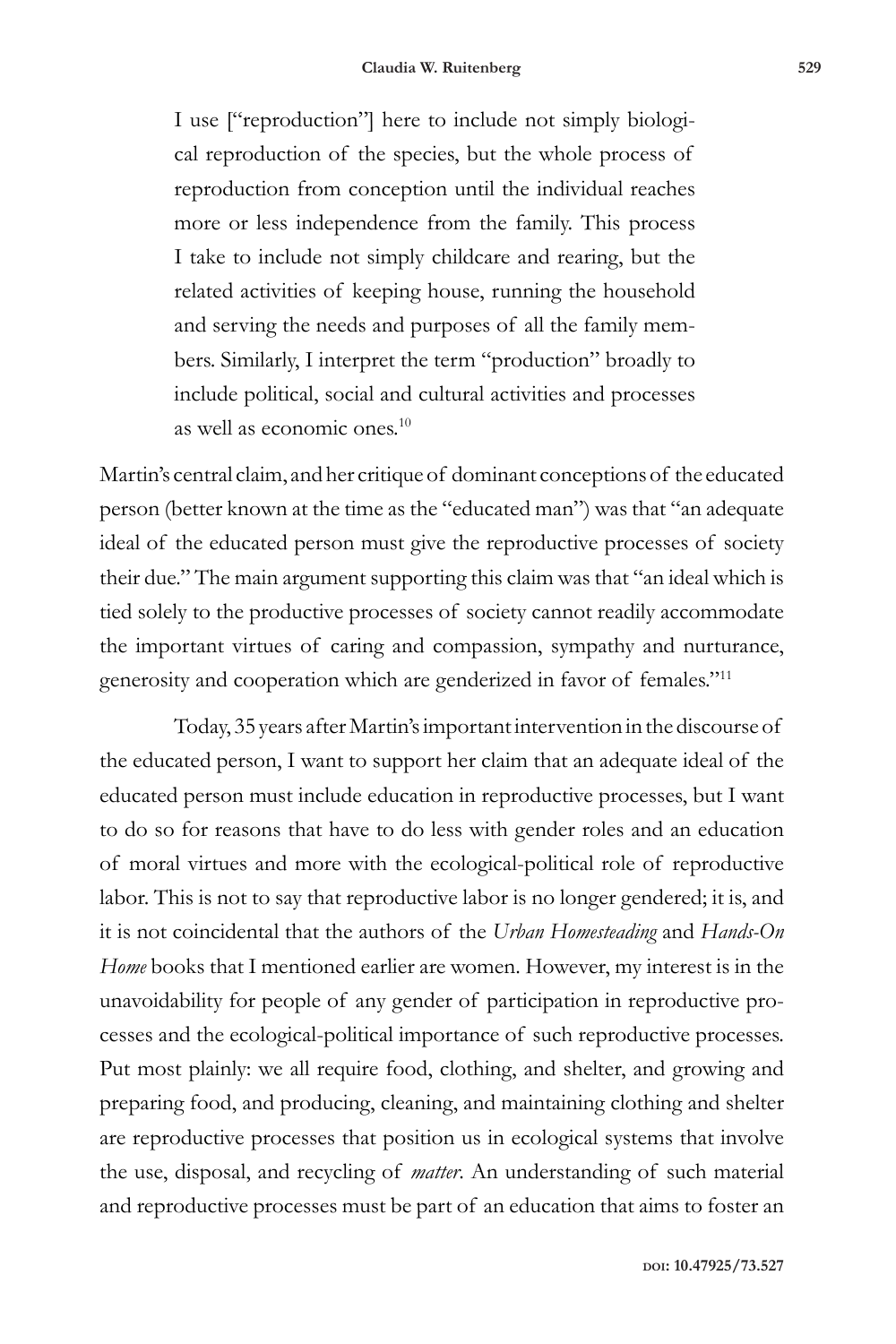understanding of the human condition especially at a time when we have grown more aware of the ecological precariousness of that condition.

I deliberately refer to reproductive activities as reproductive *labor* to connect Martin's claim to Arendt's conception of labor as comprising the repetitive tasks that are required for physical survival but that do not involve the creation of enduring objects: "unlike *working*, whose end has come when the object is finished, ready to be added to the common world of things, *laboring* always moves in the same circle, which is prescribed by the biological process of the living organism and the end of its 'toil and trouble' comes only with the death of this organism."12

#### THE MATERIAL (RE)TURN

Arendt's *The Human Condition* is a critique of Marxism's emphasis on labor and materiality. As Margaret Canovan summarizes, Arendt concluded "that Marx had fatally misconceived political action in terms of a mixture of the other human activities she calls work and labor."13 Marx focused on the relations of production, but in Arendt's schema, it would be more accurate to say he focused on the relations of reproduction: "For although Marx spoke of *making*, using the terminology of craftsmanship, Arendt claims that he actually understood history in terms of processes of production and consumption much closer to animal life—labor, in fact."14 And indeed, it is the chapter "Labor," not the chapter "Work," that Arendt opens with the words, "In the following chapter, Karl Marx will be criticized."15 For Arendt it is neither the world of work nor the world of labor but the discursive world of speech and other human action in which human beings can properly be called political, because through action human beings are exposed to and encounter the plurality of other human beings. The world of labor is the furthest removed from this political life as it is closest to mere animal life; in the world of labor we encounter others not in their plurality but in the shared human condition of material subsistence: procuring and preparing food, and the "constant unending fight against the processes of growth and decay through which nature forever invades the human artifice,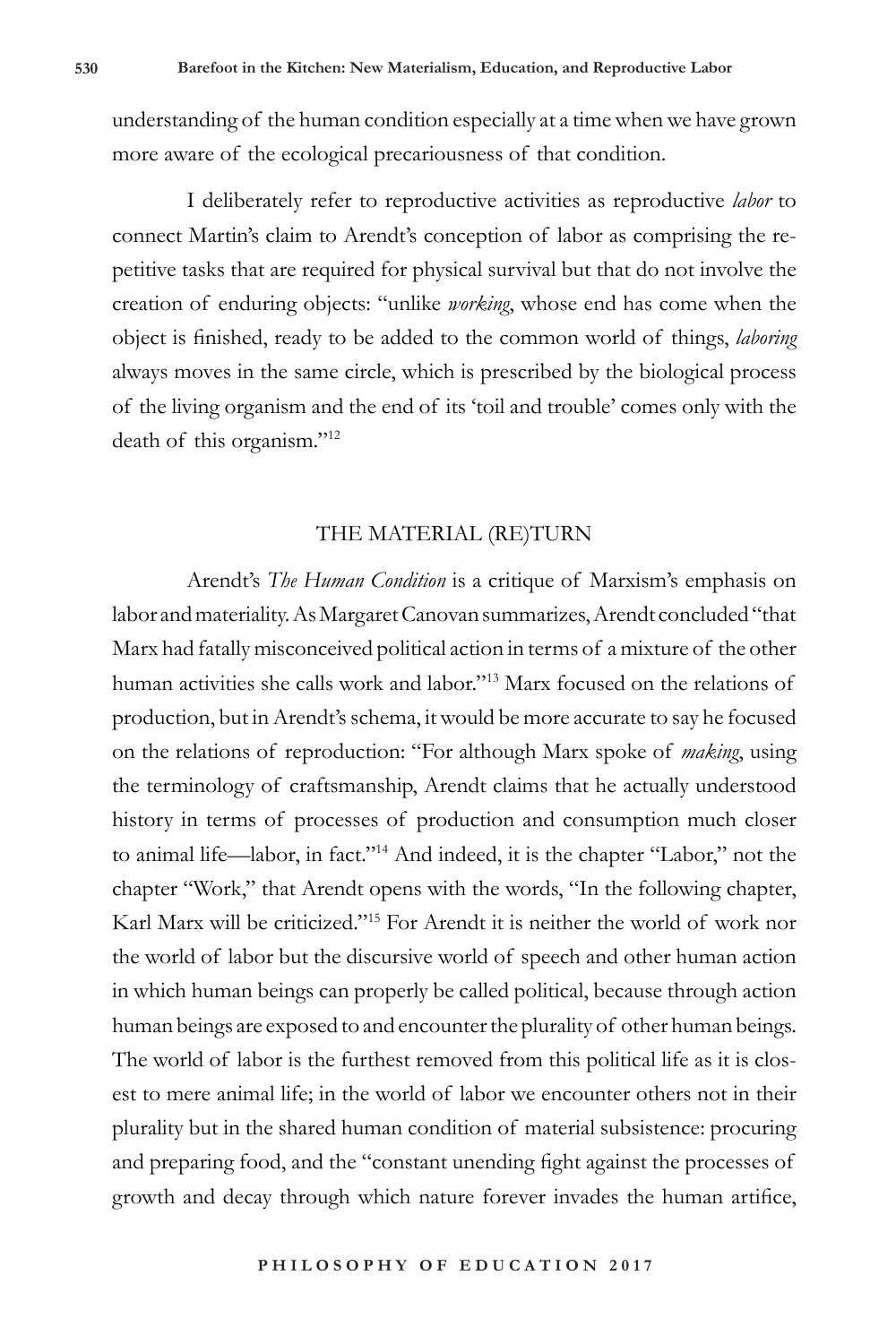threatening the durability of the world and its fitness for human use."<sup>16</sup>

When I claim, then, as I did earlier, that an education in material-reproductive processes has "eco-political" significance, I am using "political" not as Arendt does. For Arendt, the political arises from human beings speaking and revealing their distinctness to one another. She sees labor as not just "unpolitical" but in fact "antipolitical," as it is "an activity in which man is neither together with the world nor with other people, but alone with his body, facing the naked necessity to keep himself alive."17 My conception of the political, by contrast, hinges on the contingency—and thus contestability—of any set of power relations ordering a society at a given time,<sup>18</sup> not on human plurality and distinctness. Making available for questioning how societies have organized material-reproductive processes, and the effects of these processes on human and non-human participants, is political in the sense that it can spur contestations of and interventions in the organization of these material-reproductive processes.

In recent years a number of scholars have once again been paying attention to materiality. This "material turn," however, is not a return to Marxism or to a conception of the human condition as first and foremost related to our roles in systems of production. Instead, it is a turn to posthumanism and a conception of the human condition as first and foremost related to our bodily, material dependence on ecological and other material processes. As Serenella Iovino explains, "the material constitution of nature, and the nature of matter, are at the center of the so-called 'material turn,' an interdisciplinary debate involving environmental philosophy, ecological humanities, and ecocriticism."19 Reproductive labor, considered through the lens of ecocritical materialist theory, gains a new political import. The personal is political because the public and private spheres remain gendered, but also because reproductive labor today confronts us with the far-ranging ecological-political consequences of our participation in cycles and systems of matter. This is a clear departure from Arendt's limitation of the political to the world of human plurality. The political significance of reproductive labor today is related to ecological crises that have put our shared physical vulnerability and ecological dependence and interdependence into sharp relief. What Arendt did not call attention to in her description of the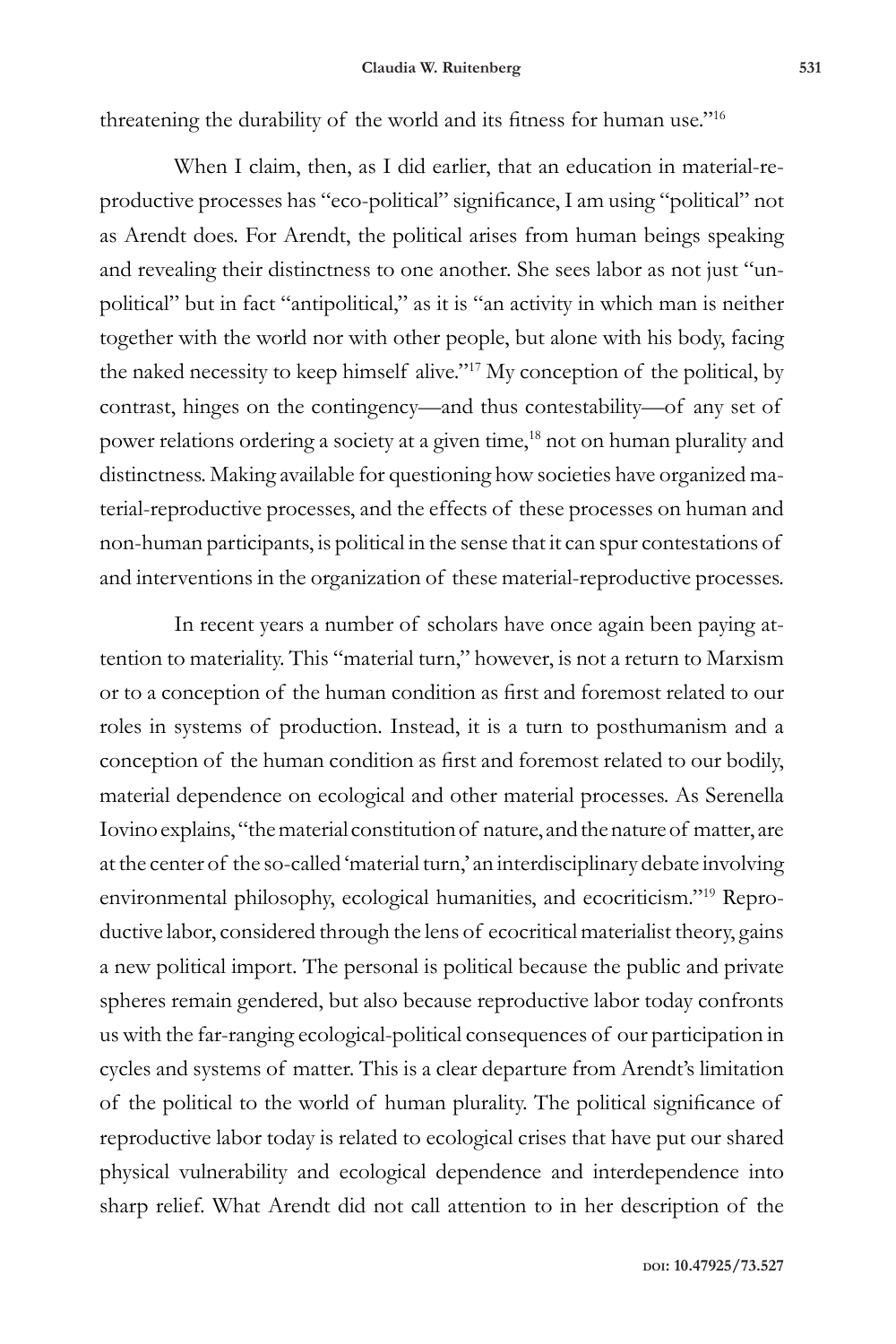world of labor was that how we go about procuring and preparing food and how we keep our environments clean and protect them from growth and decay have significant effects on our and others' subsequent ability to engage in those same activities. For example, a reliance on agricultural monoculture and crops requiring intensive irrigation affects the subsequent availability of fertile soil, water, and thus food for people in other times and places. Arendt was disdainful of labor, noting that "the daily fight in which the human body is engaged to keep the world clean and prevent its decay bears little resemblance to heroic deeds; the endurance it needs to repair each day anew the waste of yesterday is not courage, and what makes the effort painful is not danger but its relentless repetition."20 Today, people are making efforts to "keep the world clean and prevent its decay" that can be considered heroic and exceptional, not because the very need to keep the world clean and prevent its decay is exceptional, but because the threats against which they fight are severe and acute. Reducing our reliance on electricity produced through the use of fossil fuels; reducing our reliance on food transported over great distances; reducing the amount of waste we send out into the world; these and other interventions are political when they stem from a changed understanding of the human reliance on and responsibility for larger ecosystems and a desire to change the social and economic order based on that understanding. Arendt was wrong to suggest that "it is … the mark of all laboring that it leaves nothing behind, that the result of its effort is almost as quickly consumed as the effort is spent."21 For we now know that what is left behind, the material effects of our material engagements in the world of labor, matter a great deal. The world of labor, which is, as Arendt points out, relentlessly repetitive, is also enormously influential in creating the conditions for the other worlds in which we participate. The current lens of materiality, writes political theorist Jane Bennett, "tends to horizontalize the relations between humans, biota, and abiota. It draws human attention sideways, away from an ontologically ranked Great Chain of Being and toward a greater appreciation of the complex entanglements of humans and nonhumans."22 It thus differs from its Marxist predecessor in both its ontological assumptions and its political consequences, suggesting that if we more fully understood the human condition as both thoroughly dependent on and consequential for the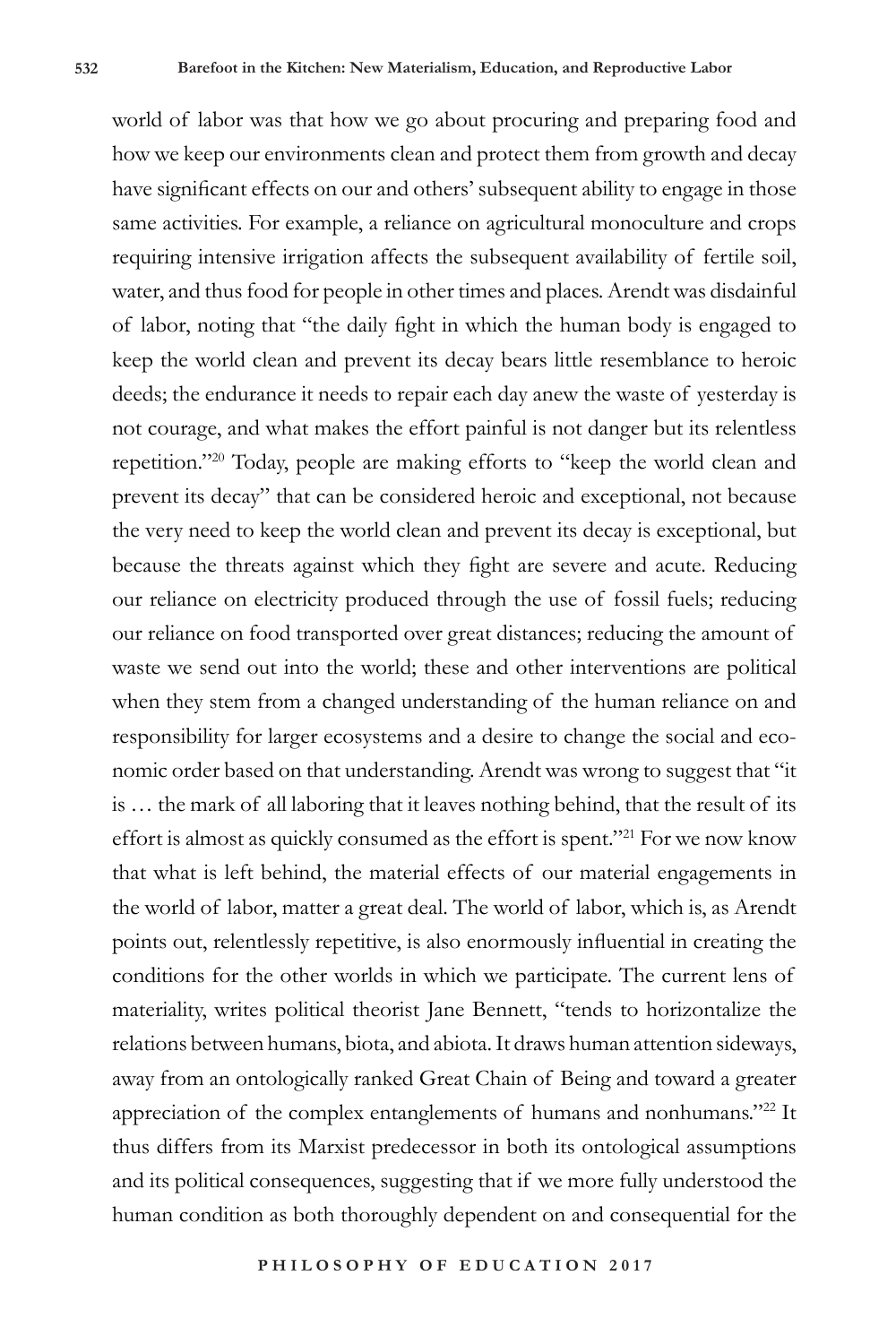non-human condition, we would not "continue to produce and consume in the same violently reckless ways."<sup>23</sup>

### THE KITCHEN AND THE BATTLEFIELD

Martin observed that reproductive processes are associated with the private, domestic sphere. Schooling, by contrast, has been predominantly concerned with preparing children for the transition from the home into the public sphere. This observation aligns with that of Nel Noddings, who writes: "Historically, schooling—except for certain forms of all-female education that had both salutary and pernicious effects and salutary and pernicious purposes—has concentrated on public life, not on home life."24 I concur with Noddings that "the best education recognizes that children should be educated *for* the centrality of home life, not merely *from* it,"25 but, different from Noddings, my interest in home life is the centrality of reproductive labor and an understanding of its material processes rather than the centrality of home life for learning to care. Noddings' account of engagements with matter in the home focuses on learning to care for objects and gardens and taking pleasure in their beauty.<sup>26</sup> My interest in the reproductive labor of the home is inspired by a more pedestrian concern with our inevitable imbrication in material processes.

In the current literature with a posthumanist and materialist bent, many examples are from well outside the domestic sphere. Deleuze and Guattari, for instance, present an extended consideration of the reliance of war on assemblages. It was not the invention of any new tool or technique by itself, they argue, but rather the deployment of such tools and techniques in assemblages comprising humans, objects, discourses, and environments that changed how wars were waged:

> It is always the assemblage that constitutes the weapons system. The lance and the sword came into being in the Bronze Age only by virtue of the man-horse assemblage, which caused a lengthening of the dagger and pike, and made the first infantry weapons, the morning star and the battle-ax,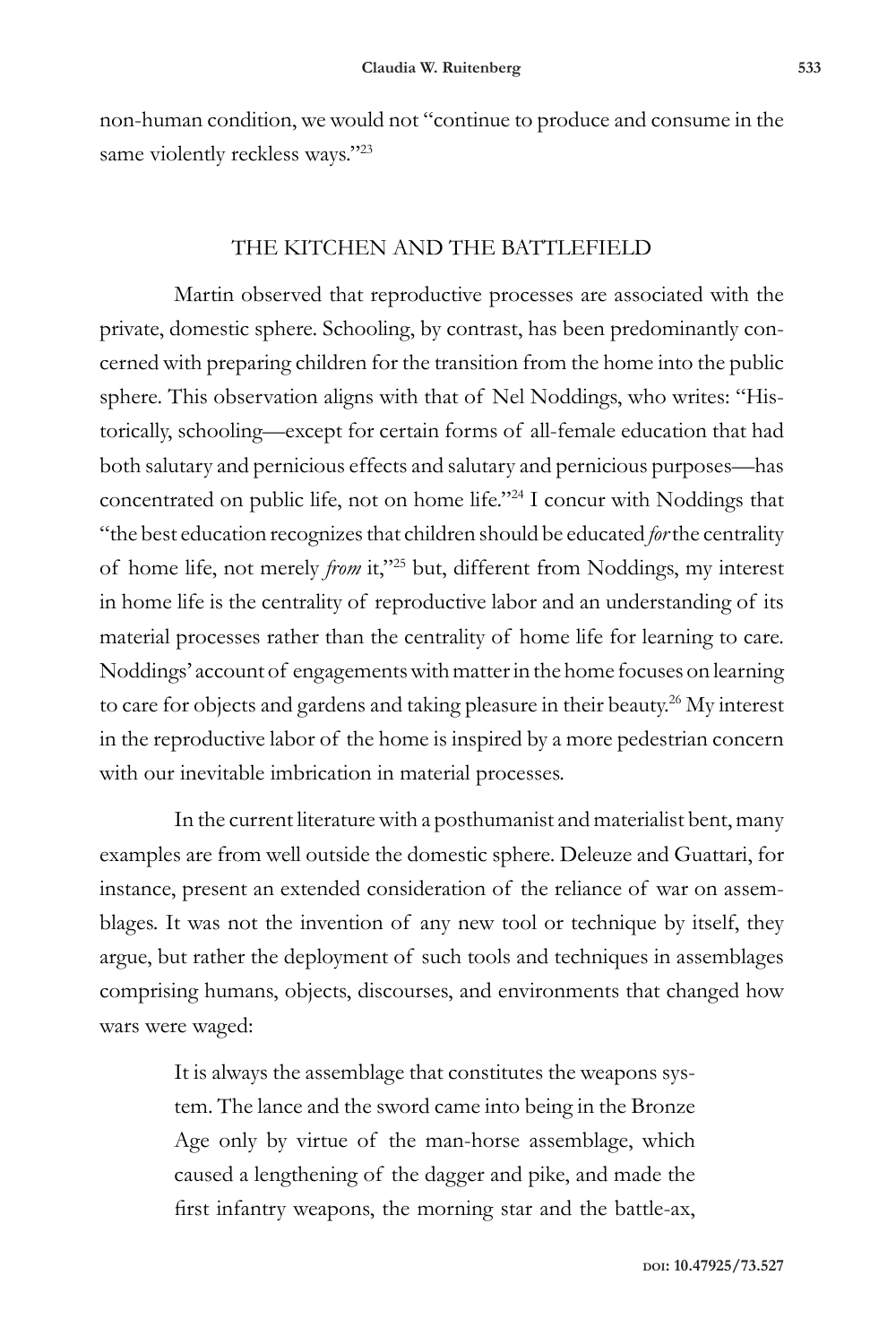obsolete. The stirrup, in turn, occasioned a new figure of the man-horse assemblage, entailing a new type of lance and new weapons; and this man-horse-stirrup constellation is itself variable, and has different effects depending on whether it is bound up with the general conditions of nomadism, or later readapted to the sedentary conditions of feudalism.<sup>27</sup>

I want to shift the attention from the man-horse-stirrup constellation to the woman-tub-washboard constellation or the man-dryer-dryersheets constellation. These assemblages, similarly, rely on the availability of new tools and techniques; just as a "rider" refers not to a human being by himself but a human being as part of a man-horse-stirrup constellation, "laundress" refers not to a human being by herself but to a human being as part of a woman-tub-washboard constellation. As new tools became available, the labor of hanging laundry on a line or a rack, securing it with clothespins, and remembering to bring it in before the rain starts gave way to the labor of stuffing wet laundry in a dryer and adding dryer sheets; now that awareness is growing of the energy consumption of dryers, some who can afford dryers use them less or get rid of them altogether, returning to the more time-consuming and labor-intensive process of hanging laundry and ironing clothes.

I deliberately give the example of laundry as it is possibly the most unglamorous reproductive task, the furthest removed from R. S. Peters' lofty conception of the educated person that Martin critiqued: "someone who is capable of delighting in a variety of pursuits and projects for their own sake and whose pursuit of them and general conduct of his life is transformed by some degree of all round understanding and sensitivity."28 However, since all of us rely on clothing in one way or another, we all rely on laundry in one way or another. An understanding of what is involved in cleaning and maintaining the clothes on our backs, then, is part of an understanding of the human condition. This brings it within the purview of educationally relevant material, even from Peters' perspective. For in later work Peters clarified that "education surely develops a person's awareness by enlarging, deepening and extending it,"29 and that the object of this awareness ought to be "the human condition,"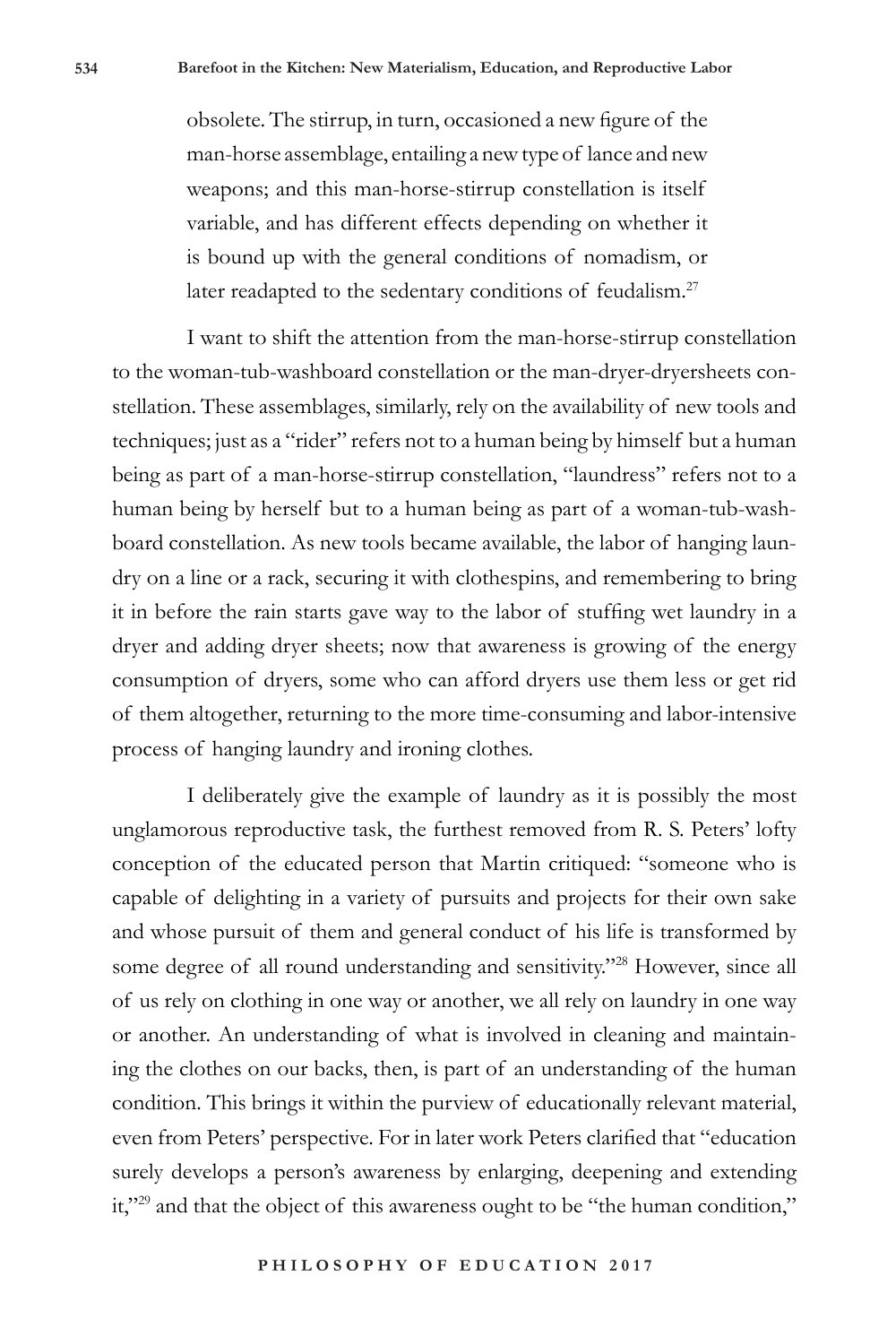in which he included "those features of the natural world that impinge on man and those that he shares with the natural world as part of the kingdom of nature," "the interpersonal world of human affection and hate, of dominance and dependence, of friendship and loneliness," and "the economic, social and political world of poverty and affluence, authority and violence, crime and punishment, consensus and dissent."<sup>30</sup> In all their mundaneness, laundry and other forms of reproductive labor depend on "features of the natural world that impinge on man" and, expanding Peters' description, reproductive labor in turn impinges on that natural world. Laundry detergents that send chemicals into our water systems; washers and dryers that use more or less water and energy; ways in which we repair or discard clothes requiring us to make or buy new ones more or less quickly: these aspects of the "laundry assemblage" position us in material processes that affect larger ecosystems and about which we have a responsibility to educate ourselves.

## TOWARD A POSTHUMANIST HOME ECONOMICS EDUCATION?

I have argued that the materialist turn, particularly combined with ecocritical perspectives, gives a new impetus to Martin's claim that an adequate ideal of the educated person must include education in reproductive processes, and Noddings' claim that children should be educated for the centrality of home life. Different from other educational scholarship that has taken up new materialism, I want to remain focused on the importance of reproductive labor in an understanding of the materiality of the human condition and the profound interdependence of human and non-human conditions. Influential materialist and posthumanist scholar Karen Barad might argue that interdependence is better conceived as *intra*-dependence, since "inter-" suggests the existence of relata before the relationship, whereas in her relational ontology "phenomena are ontologically primitive relations—relations without preexisting relata."31 While I acknowledge the ontological implications of ecocritical and other new materialism, I am concerned here primarily with how reproductive labor has come to matter in an ecological-political sense, and how education can take up this important understanding. Where Barad uses her background in quantum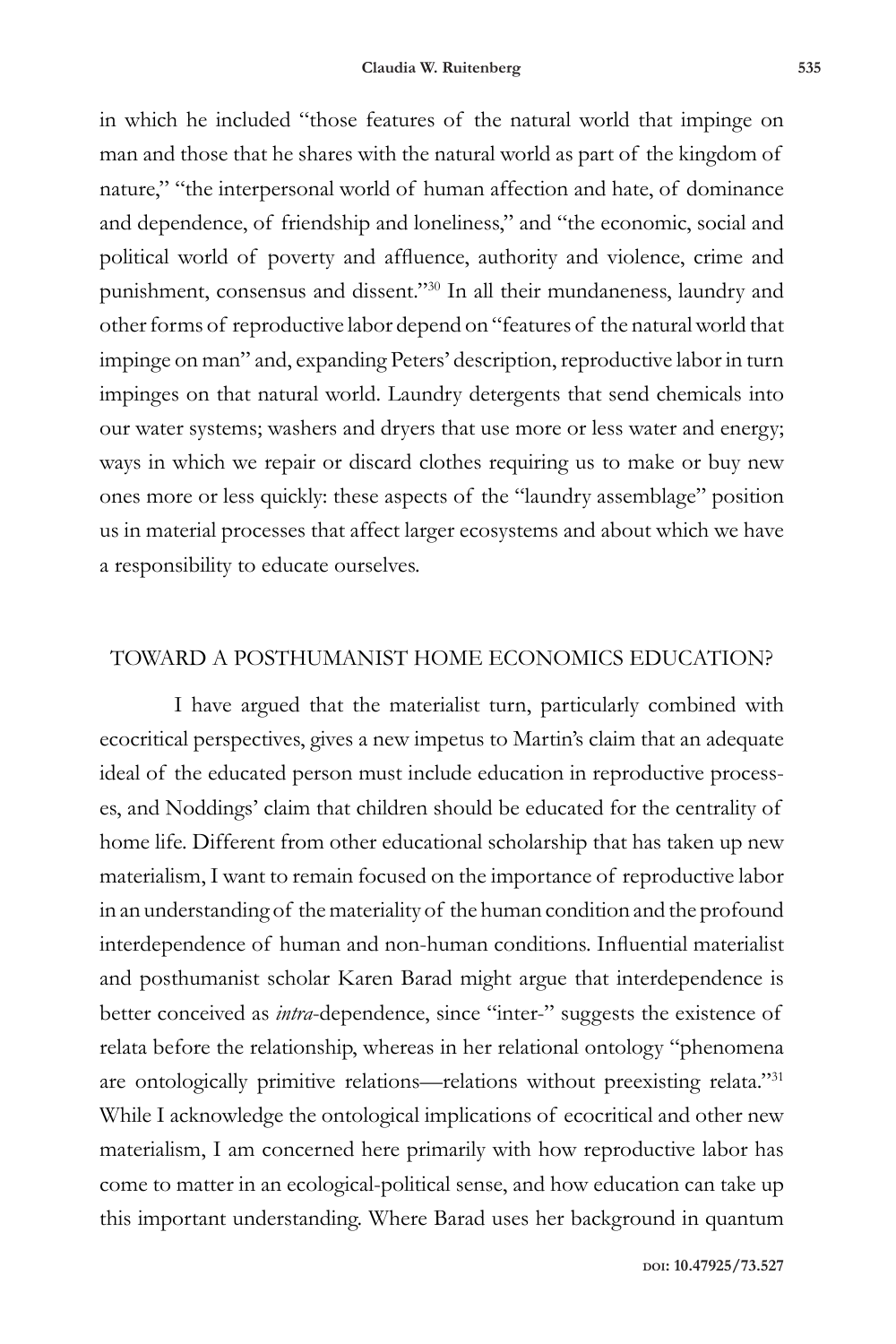physics to understand "the entanglement of matter and meaning" in general, $^{32}$  I propose examining such entanglements in everyday processes such as cooking, discarding waste, and home maintenance. I have argued for education in the reproductive processes of the home because educating for an understanding of the human condition is incomplete without an understanding of the reproductive and material aspects of the human condition. Our collective understanding has grown of the ecological effects of the material processes we are part of, and how those processes are contingent on larger social forces. New materialist perspectives have contributed an understanding of how human beings are not separate entities affected by and in turn affecting their material environments, but are co-constituted by the matter with which they interact (or intra-act).

An education in and about the reproductive and material aspects of the human condition and their ecological-political consequences can, of course, take place anywhere, not least at home. An educational program designed from an understanding of "the complex entanglements of humans and nonhumans,"33 as Bennett puts it, would likely have to be organized quite differently from the customary disciplinary breakdown and human-centered perspective. I will not attempt a proposal for such a program here, but make two suggestions from within existing schooling structures that might offer points of departure for this larger conversation.

The first and perhaps most obvious possibility is the subject of home economics. The *oikos* or home is at the heart not just of eco-nomics, but also of eco-logy. In many US states what was once called "Home Economics" is now called "Family and Consumer Sciences," typically as part of "Career and Technical Education." As the name indicates, the emphasis is on preparing students for careers in home care, food service and culinary arts, clothing and textiles, and so forth. While the programs do typically still include courses that focus on housekeeping, these are cast as "life skills" and include goal setting, financial planning, and healthy relationships. In the Canadian province of British Columbia home economics education has been absorbed into a subject called "Applied Design, Skills, and Technologies," in which the idea of the home and of "housekeeping" in both the economic and ecological sense has been rendered quite invisible.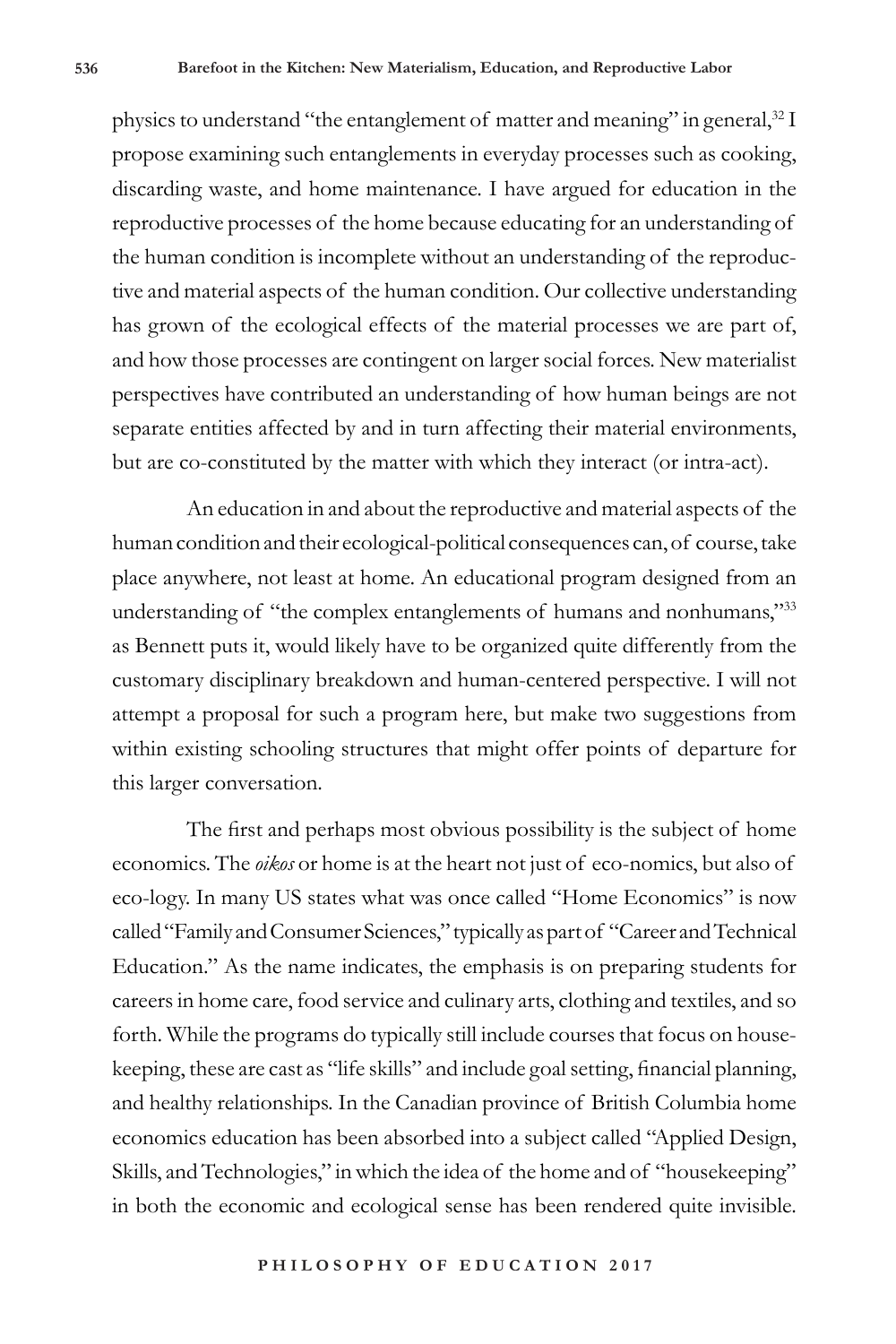None of these courses includes a discernible focus on the ecological aspects of the use and disposal of matter that is part of all reproductive labor. Some home economics scholars have called for recognition of the ideological nature of home economics education, contesting the dominant capitalist career focus and positioning home economics education as part of an education about the human condition, with a greater focus on human wellbeing and sustainability.<sup>34</sup> Perhaps these are hopeful signs that home economics education might still be rethought to include the critical examination of the reproductive and material aspects of the human condition.

A second possibility comes from the current popularity of "maker spaces" in schools, encouraged by the US Government's celebration of the "Maker Movement" through the National Week of Making and the National Maker Faire. The focus of the maker movement, which has been defined as "the growing number of people who are engaged in the creative production of artifacts in their daily lives and who find physical and digital forums to share their processes and products with others,"35 has been on technology and entrepreneurship, often involving DIY software, 3D printers, and robotics. The emphasis of maker spaces is on what Arendt would call the world of work, not the world of labor. Using the criteria for vendors used by my local farmers market—"you make, it, you bake it or you grow it"—an education of the reproductive and material aspects of the human condition would require an expansion of "maker spaces" with at least "baker spaces" and "grower spaces." Some schools already have school gardens or work with urban farming initiatives, and some have kitchens. All of these offer possibilities for ecocritical education about the materiality of reproductive labor, but none of them inherently provides such education. "Culinary programs" are often part of the Career and Technical Education discussed earlier and school gardens can also be touted for fostering students' self-esteem or supporting literacy and numeracy skills.<sup>36</sup> In other words: education about our participation in food and other material cycles and systems, even in kitchens and gardens, requires explicit ecocritical pedagogy.

Regardless of the approach taken to include a critical examination of the reproductive and material aspects of the human condition, Martin warns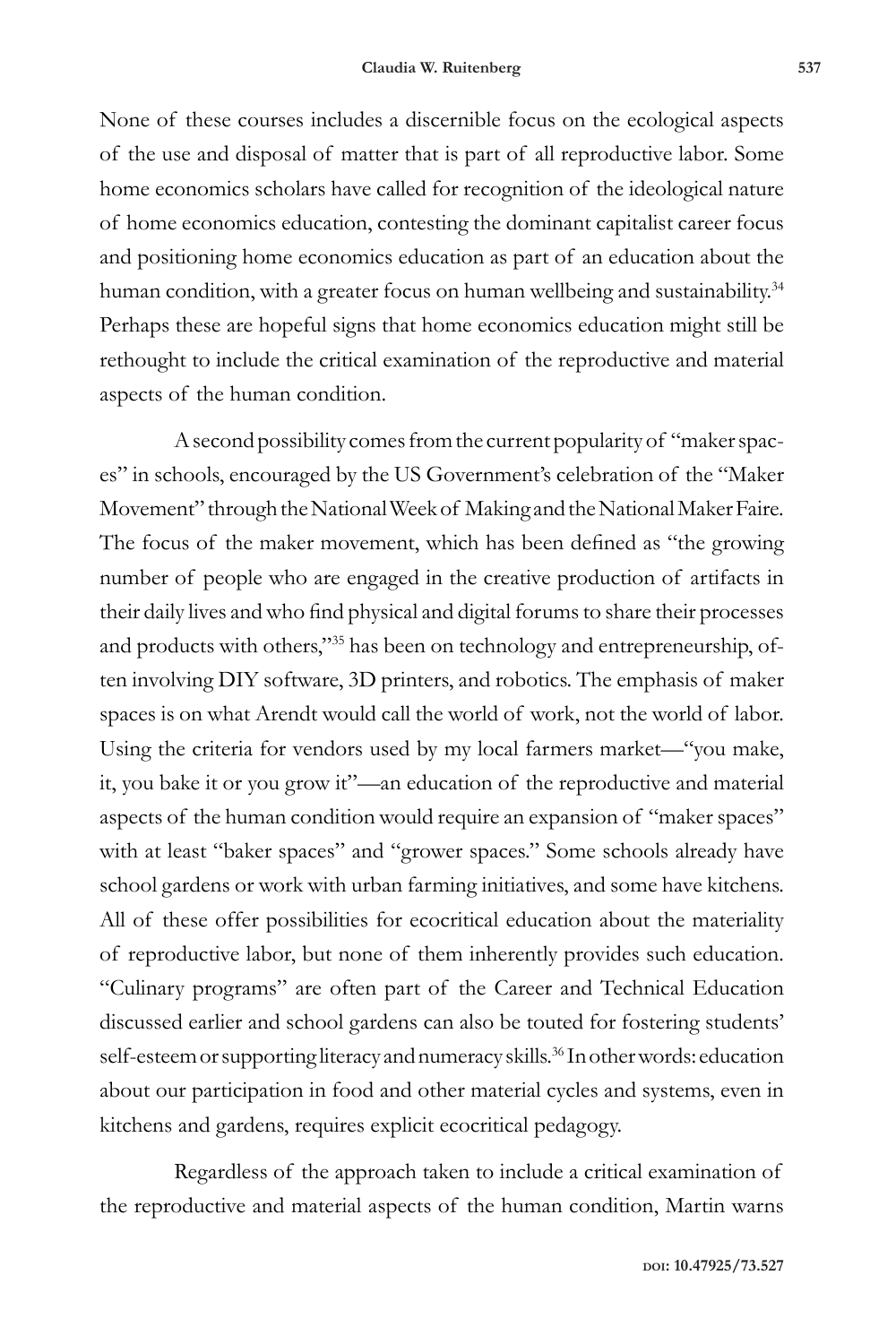against a segregation of such curriculum: "If possible, a replication within the curriculum of the split between the productive and reproductive processes of society is to be avoided," especially if the liberal education of rational and autonomous individuals continues to be most valued and to be associated with the productive world of work, rather than the reproductive world of labor.<sup>37</sup> Considering reproductive labor after the materialist turn means contesting autonomous individual agency, and coming to understand instead how the material entanglements of the everyday reproductive processes we all rely on bring with them responsibility for the effects of our participation in cycles of matter.

1 Ronald C. Tobey, *Technology as Freedom: The New Deal and the Electrical Modernization of the American Home* (Berkeley: University of California Press, 1996), 208-209.

2 Rachel Kaplan with K. Ruby Blume, *Urban Homesteading: Heirloom Skills for Sustainable Living* (New York: Skyhorse, 2011).

3 Erica Strauss, *The Hands-On Home: A Seasonal Guide to Cooking, Preserving & Natural Homekeeping* (Seattle: Sasquatch Books, 2015).

4 Julia Moskin, "Preserving Time in a Bottle (or a Jar)," *The New York Times*, May 26, 2009, accessed from http://www.nytimes.com/2009/05/27/dining/ 27cann.html

5 Michael Mikulak, *The Politics of the Pantry: Stories, Food, and Social Chang*e (Montreal/Kingston: McGill-Queens University Press, 2013), 83.

6 Kaplan and Blume, *Urban Homesteading*, 7.

7 Moskin, "Preserving Time in a Bottle (or a Jar)."

8 Hannah Arendt, *The Human Condition*, 2nd ed. (Chicago: University of Chicago Press, 1958).

9 Jane Roland Martin, "The Ideal of the Educated Person," *Educational Theory* 3, no. 2 (1981): 97-109.

10 Ibid., 105.

11 Ibid., 106.

12 Arendt, *The Human Condition*, 98.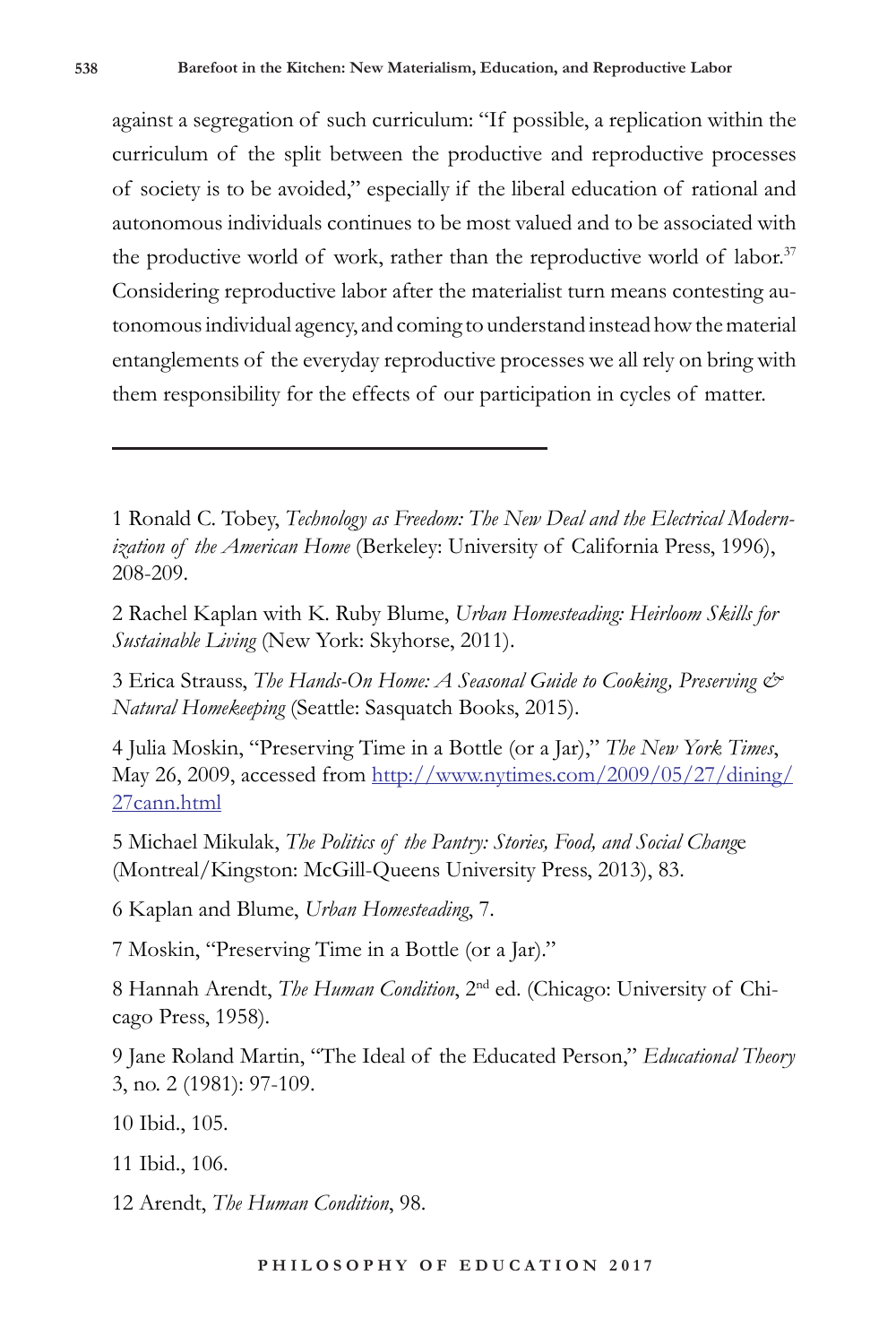13 Margaret Canovan, "Introduction," in Hannah Arendt, *The Human Condition*, 2nd ed. (Chicago: University of Chicago Press, 1958 [1998]), xi.

14 Ibid., xii.

15 Arendt, *The Human Condition*, 79.

16 Ibid., 100.

17 Ibid., 212.

18 See Chantal Mouffe, *On the Political* (London: Routledge, 2005).

19 Serenella Iovino, "Material Ecocriticism: Matter, Text, and Posthuman Ethics," in *Literature, Ecology, Ethics: Recent Trends in Ecocriticism*, eds. Timo Müller and Michael Sauter (Heidelberg: Heidelberg University Publisher, 2012), 51.

20 Arendt, *The Human Condition*, 101.

21 Ibid., 87.

22 Jane Bennett, *Vibrant Materiality: A Political Ecology of Things* (Durham: Duke University Press, 2010), 112.

23 Ibid., 113.

24 Nel Noddings, *Starting at Home: Caring and Social Policy* (Berkeley: University of California Press, 2002), 174.

25 Ibid.; Noddings distances herself from Dewey, who advocated hands-on education in the kitchen and garden as a way of starting experiential learning in familiar environments. From there children would move on to learning in more public environments.

26 Ibid., 165.

27 Gilles Deleuze and Félix Guattari, *A Thousand Plateaus: Capitalism and Schizophrenia*, trans. Brian Massumi (Minneapolis: University of Minnesota Press, 1987 [1980]), 399.

28 R. S. Peters, "Education and the Educated Man: Some Further Reflections," *Journal of Philosophy of Education* 4, no. 1 (1970): 5-20, 14.

29 R. S. Peters, *Essays on Educators* (London: George Allen & Unwin, 1981), 33.

30 Ibid., 34.

31 Karen Barad, "Posthumanist Performativity: Toward an Understanding of How Matter Comes to Matter," *Signs: Journal of Women in Culture and Society*